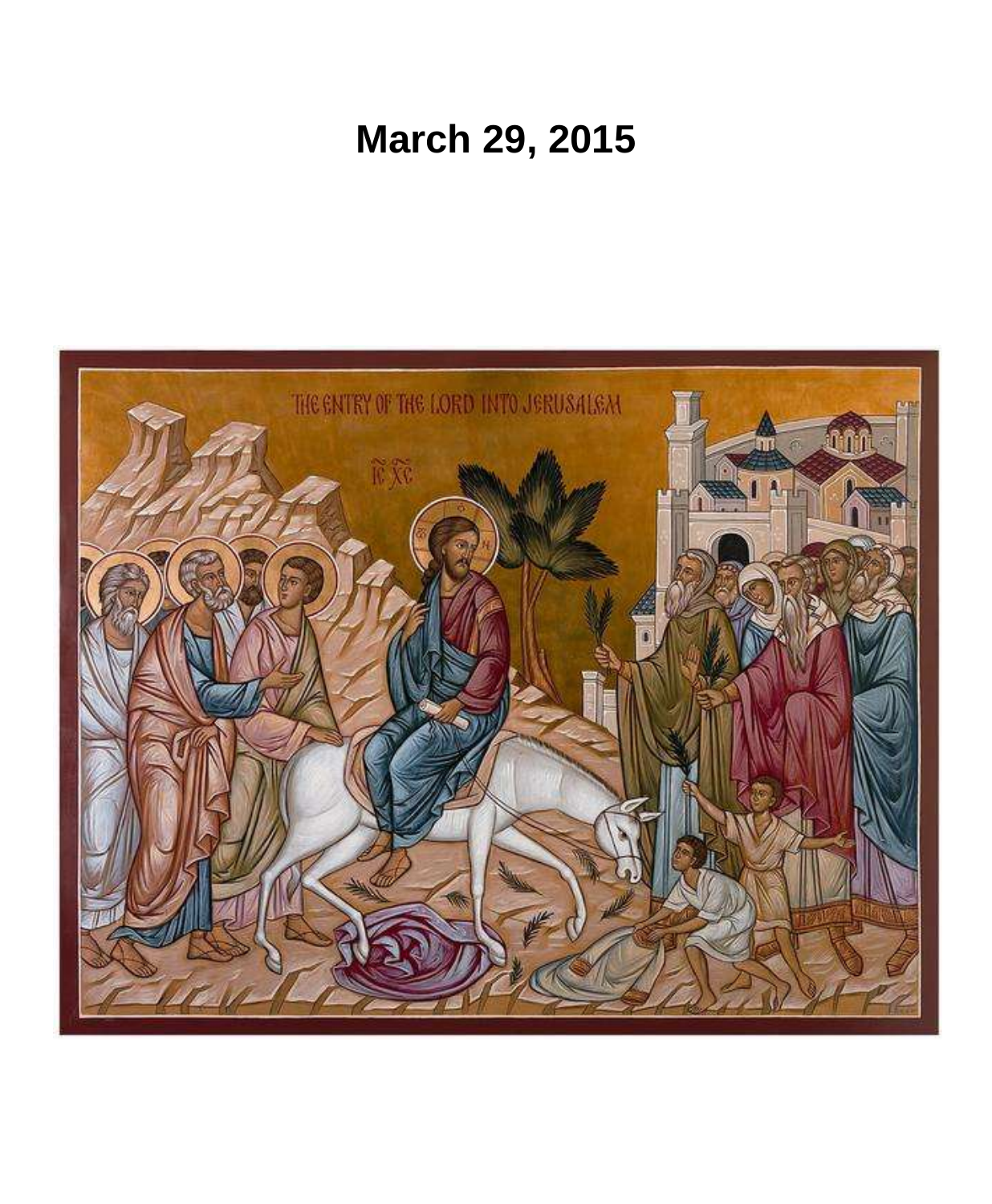

Our Lady of Perpetual Help Byzantine Catholic Church **1837 Alvarado Dr. NE Albuquerque New Mexico 87110 Office: 256-1539 FAX: 256-1278 www.olphnm.org**

**Father Artur Bubnevych, Pastor Rectory: 268-2877 abbaolph@gmail.com**

#### **SCHEDULE:**

**Sunday:** Rosary 8:30 am Matins 9:00 am Divine Liturgy 10 am Vespers, 4:00 pm **Saturday**: Great Vespers 5:00 pm

#### **Holy Week:**

Monday & Tuesday**--**Presanctified, 6 pm Wednesday—Presanctified/Anointing, 7 pm Thursday—Vesper Divine Liturgy, 7 pm Friday—Passion Matins, 10 am Vespers/Buriel Procession, 7 pm Jerusalem Matins, 11:30 pm Saturday—Vesper Divine Liturgy, 6 pm

**OFFICE HOURS:** Monday - Friday: 10 am – 4 pm Thursday & Evenings by appointment.

**Parish Advisory Board Members:** Dorothy Curl, Dave Dark, Lubomyra Kmetyk, Brian Fitzpatrick, Harry DeLap

**Parish Finance Council Members:** Matthew Blain & Eva Schuler

**Father Christopher Zugger**

**(***pastor emeritus***) Phone: 256-1787 [Frchris.zugger@gmail.com](mailto:Frchris.zugger@gmail.com) www.frchriszugger.com**

**Confession Schedule (Mystery of Reconciliation):** 9:30-9:50 am on Sundays, after weekday Liturgies, or by appointment with Father

**Mysteries of Baptism/Chrismation/Eucharist:** Must be arranged three months in advance. (Pre-Jordan requirement)

**Mystery of Crowning (Matrimony):** Must be arranged six months in advance (Pre-Cana requirement)

**Anointing of the Sick** on Sundays before hospitalization *For emergencies, call immediately.*

**Eastern Christian Formation Program**: All grades meet every Sunday after Liturgy for 45 minutes

**Theosis:** 2<sup>nd</sup> & 4<sup>th</sup> Thursday 6 pm Potluck Dinner 7 pm Bible Study

**Knights of Columbus** meet the first Monday of the month at 7:00 pm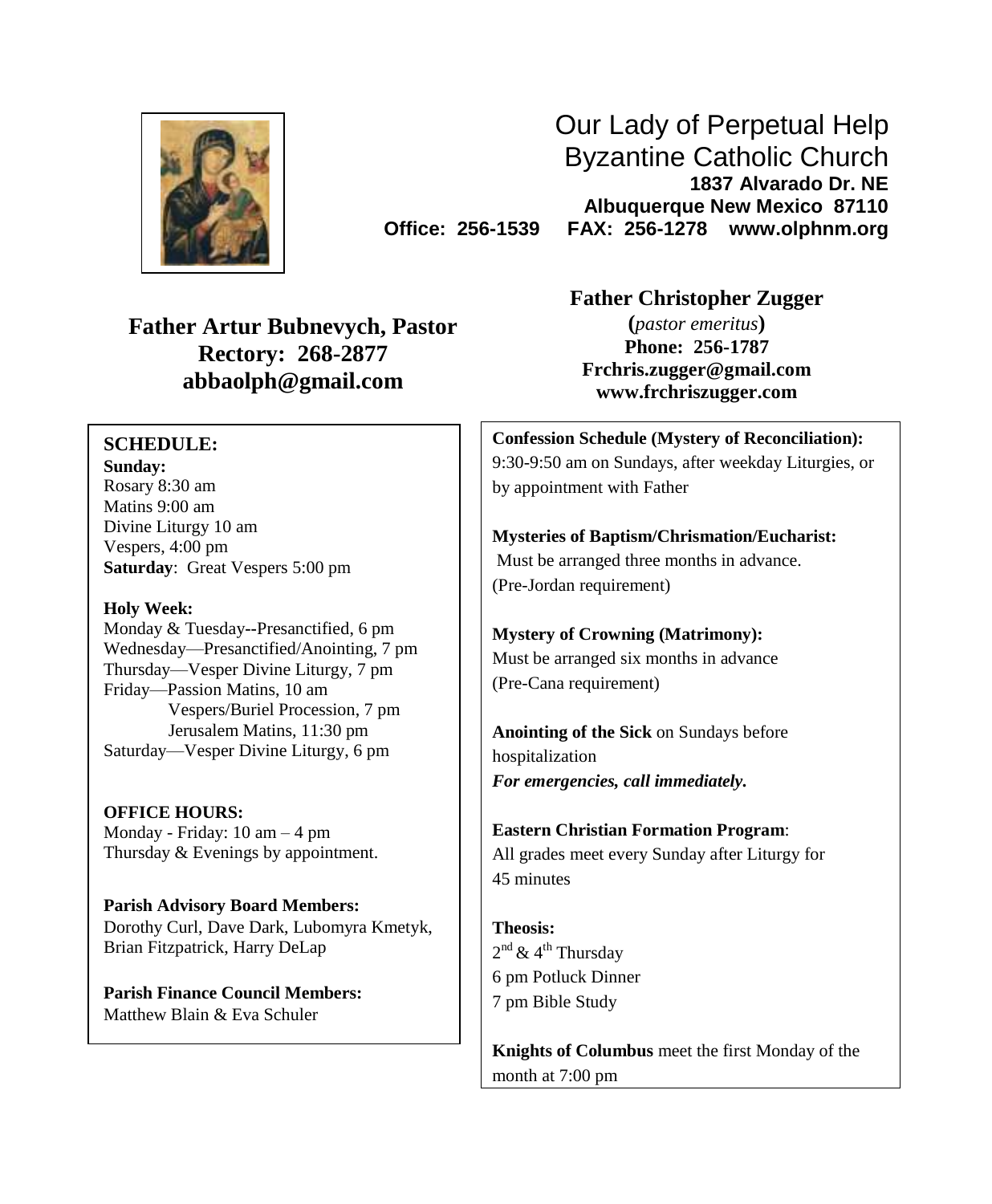|                                                         | March 29, 2015<br>Palm Sunday                                                                                                                                                                                                                                                                                                                         |
|---------------------------------------------------------|-------------------------------------------------------------------------------------------------------------------------------------------------------------------------------------------------------------------------------------------------------------------------------------------------------------------------------------------------------|
|                                                         | Epistle: Philippians 4:4-9; Gospel: John 12:1-18                                                                                                                                                                                                                                                                                                      |
| <b>Today</b>                                            | 8:30 am<br>Rosary<br>9:00 am<br><b>Matins</b><br>9:30<br>Confessions<br>10:00 am<br>Divine Liturgy for the Parish Family<br>Blessing of Palms & Willows<br>Fr. Chris: +Dmytro Dzek by wife Helga - 1 <sup>st</sup> anniversary<br>Bishop Gerald by Lilian Haddad<br>Eternal Lamp:<br>4:00 pm<br>Vespers                                               |
| <b>Monday</b><br>March 30                               | <b>Holy Monday</b><br>Readings: Ex.1:1-20; Job 1:1-12; Mt. 24:3-35<br>6:00 pm Presanctified Liturgy                                                                                                                                                                                                                                                   |
| <b>Tuesday</b><br>March 31                              | <b>Holy Tuesday</b><br>Readings: Ex. 2:5-10; Job 1:13-22; Mt. 24:36-26:2<br><b>Presanctified Liturgy</b><br>$6:00 \text{ pm}$<br>$6:15$ pm<br>CAFE meeting at UNM                                                                                                                                                                                     |
| Wednesday<br>April 1<br>Abstinence                      | <b>Holy Wednesday</b><br>Readings: Ex. 2:11-22; Job 2:1-10; Mt. 26:6-16<br>Presanctified Liturgy/ Holy Mystery of Anointing<br>$7:00$ pm                                                                                                                                                                                                              |
| <b>Thursday</b><br>April 2                              | <b>Holy Thursday</b><br>Readings: Is. 50:4-11; 1 Cor. 11:23-32; Mt. 26:2-20; Jn. 13:3-17;<br>Mt. 26:31-29; Lk. 22:43-45; Mt. 26:40-27:2<br>Vesper Divine Liturgy<br>$7:00 \text{ pm}$                                                                                                                                                                 |
| Friday<br>April 3<br><b>Strict Fast</b><br>& Abstinence | Fr. Chris: Increase in Vocations to diaconate and priesthood<br><b>Good Friday</b><br>Readings: Is. 52:13-54:1; 1 Cor 1:18-2:2; Mt. 27:1-38; Lk. 23:39-44;<br>Mt. 27:39-54; Jn 19:31-37; Mt. 27:55-61<br>$10:00$ am<br>Passion Matins: the Twelve Gospels of the Passion<br>7:00 pm<br>Vespers with Burial Procession<br>11:30 pm<br>Jerusalem Matins |
| <b>Saturday</b><br>April 4                              | <b>Holy Saturday</b><br>Epistle: Romans 6:3-11; Gospel: Matthew 28:1-20<br>$6:00 \text{ pm}$<br>Vesper Divine Liturgy: Holy Mysteries of Initiation for Nicholas Riley and<br>Chrismation of Daniel Fogg                                                                                                                                              |
| <b>Sunday</b><br>April 5                                | Resurrection of Our Lord - Pascha<br>Epistle: Acts 1:1-8; Gospel: John 1:1-17<br>$9:00$ am<br>Resurrection Matins & Divine Liturgy for Parish Family<br>Fr. Chris: for my Benefactors and Helpers                                                                                                                                                     |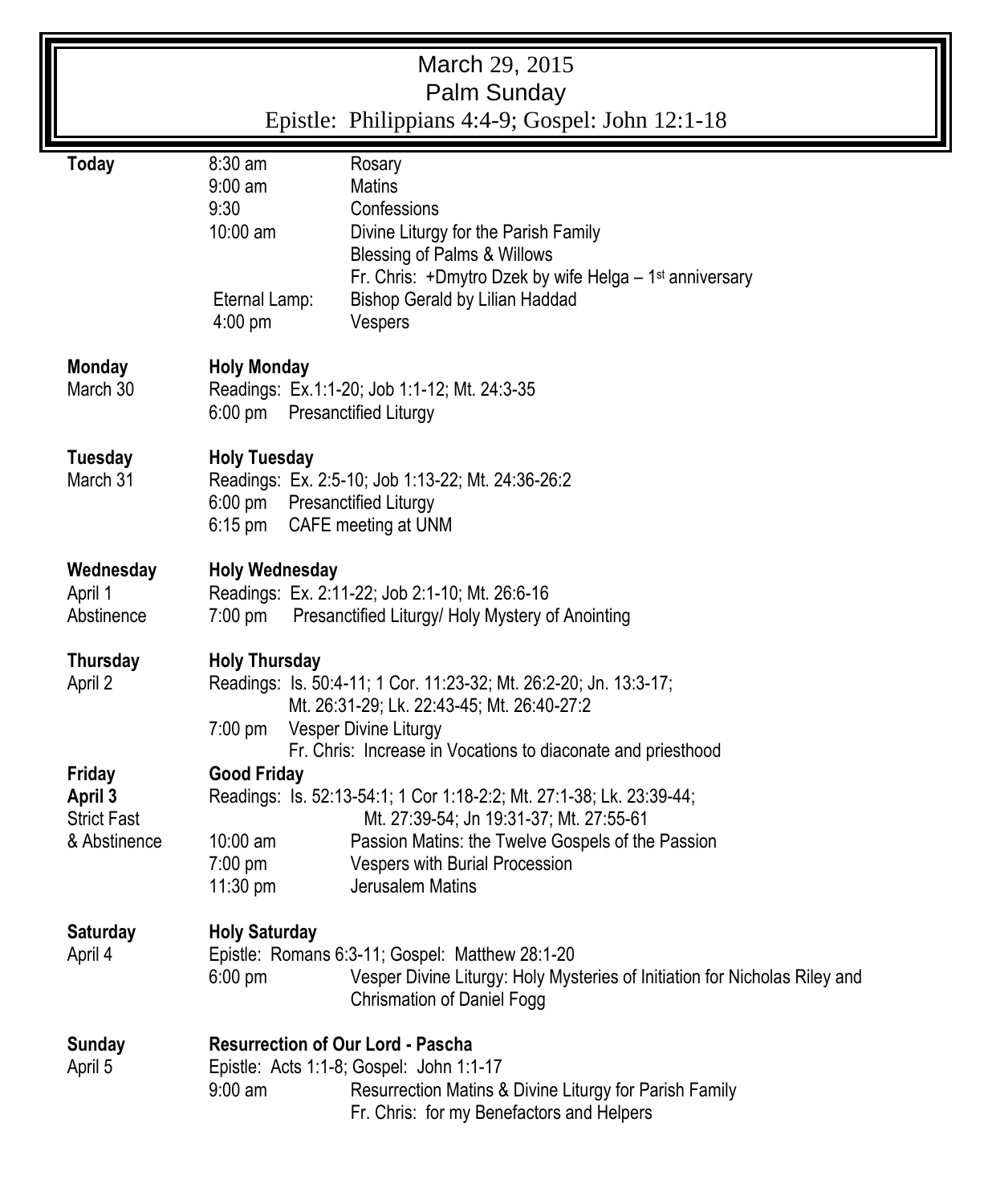## *Physician and Help of those in sickness, Redeemer and Savior of the infirm; O Master and Lord of all, grant healing to your servants. Be clement, show mercy to those who have sinned much, and deliver them, O Christ, from their Iniquities, that they may glorify Your might divine!*

Fr. Julian Gnall

## Fr. Anthony Romero Abraham Haddad



Roy Smith Sven & Barbara Svensson Michele Koetter Lillian Murphy Stephen Horner Demetrius Yackanich Jenny Ford Marilyn Fore Robert Hasaka Frank & Martha Arden Pricilla Hughes Sharif Rabadi Katrina Anderson

- Paola Terlaza Henry Zugger John & Margie Disque Phillip Fall Walter Jakymiw Olga Bodnar Frances Brannan John Deflice Kristoff Rajala Jordan Smith Marge Merrills Theresa Doherty Maggie Batsel
- Carla Matthes Laura Dominguez Robert Zadel Joseph Koetter Mary Nell Preisler Jackie De Paolis Donny Terry Mary Murphy Lorraine Hubbell Quintin Santamaria& Family Heather Mattax Larry Bennett William Frank

*Prayers in honor of and to the Blessed Virgin are a powerful weapon against sin, and for healing. The Sorrowful Mysteries are said every day until Pascha.* 

*If you recite the Rosary at home, please offer these intentions, and join us on Sunday at 8.30 am.*



#### *Intentions of the Rosary*

**1 st Decade:** Help for persecuted Catholics, especially in communist and Islamic states 2<sup>nd</sup> Decade: Spiritual and physical growth of our parish and the Byzantine Catholic Church **3 rd Decade**: Increase in vocations to priesthood, diaconate, and consecrated life to serve the Byzantine Catholic Church

**4 th Decade**: Repose of the souls who have no one praying for them

**5 th Decade**: Peace in Ukraine and the Middle East

# *Holy Father's Intentions for March*

**Universal**: That those involved in scientific research may serve the well-being of the whole human person.

**Evangelization**: That the unique contribution of women to the life of the Church may be recognized always.

*Those who recite the Akathist to the Mother of God or the Rosary receive a partial indulgence when they do so in private, plenary indulgence when they do so as a group*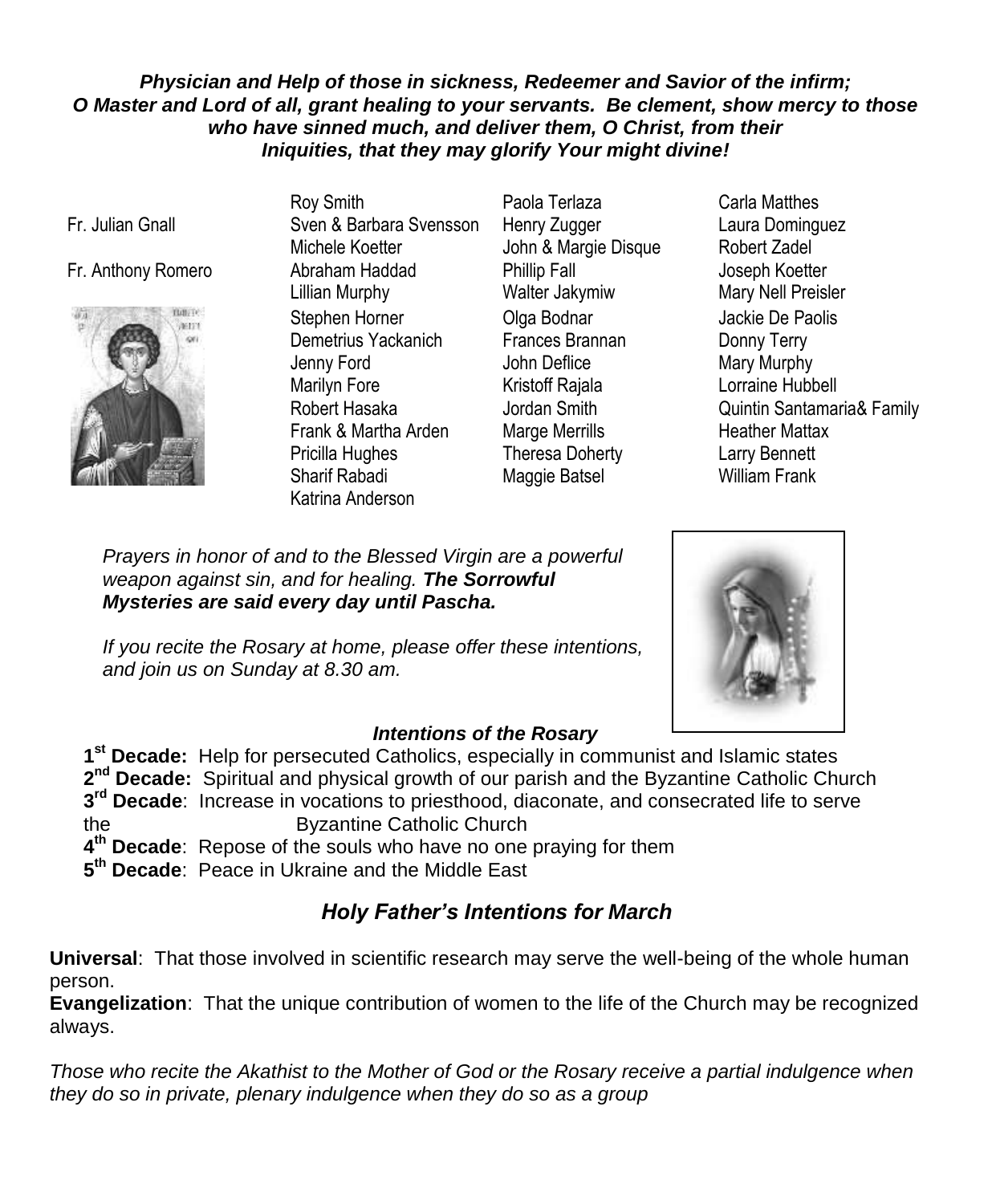**The canned goods collection** will be on Sunday, April 12, and **NOT** on April 5. Please bring your donations for the Friars of the Renewal kitchen that serves the poor and homeless every Wednesday on Thomas Sunday. Thank you for your generosity!

**THEOSIS** *Thursday, April 16 6 pm--potluck dinner 7 pm--Bible Study: Ephesians*





**VOCATION ICON** *Today: Gloetzner Next Sunday: Donlin*

**Please pick up your Pascha loaves today.** Thank you to Melinda Fitzpatrick and all who assisted with this project.

**Date Reader Trojca Greeter Counter Host** 4/5 Michael Wells Grace Brewer Dorothy Curl

Melinda Fitsparick

Rafael Plut Dorothy Curl

All

## **Barbara's Hall Report:**

Thanks to the Blain Family and the Wells Family for making a beans and rice Sunday brunch. I don't think anyone minded there was no meat. That's how hungry people were. Yum! Hey, only one more week until Pascha!

Don't forget to bring something from your basket or bag that you can share with everyone after the Blessing of the Baskets on Easter morning!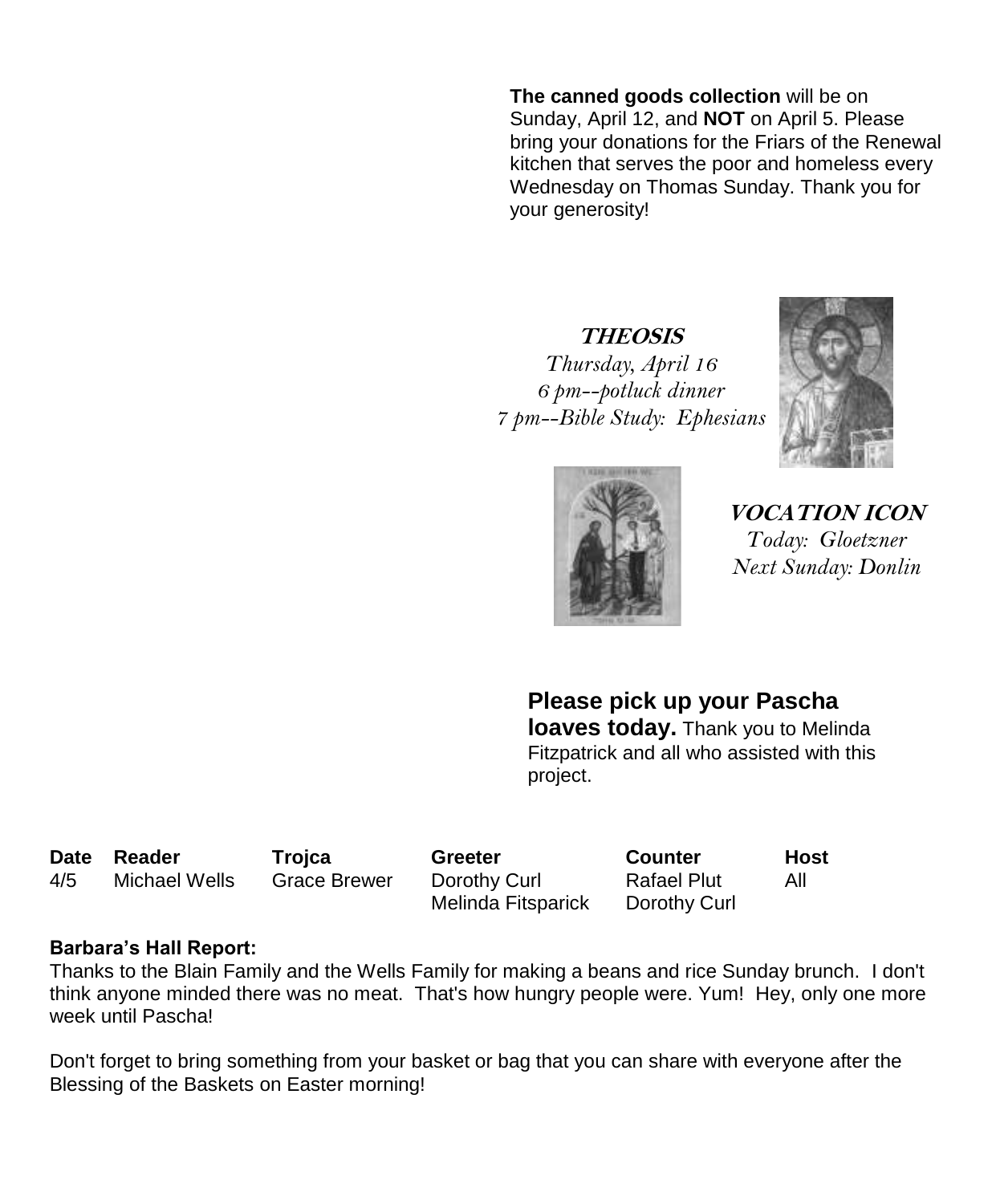**Repairs and Improvements** have been undertaken in the past months to infrastructure on parish buildings and property: this is possible due to your generosity. **An improved drip and irrigation system** was installed at the church and Blanchette House last week. **New emergency exit signs and lights** were put into the church and hall, and also **security cameras** have been installed at eight locations with monitors in the parish office. The **parish safe** is in a better and more secure location - but we're not saying where, needless to say! In the **office restrooms** new sinks and vanities were installed and the water heaters repaired. We also bought **new lawn and garden tools** instead of people bringing their own.

**At the rectory**, repairs had been started to both bathrooms; the decaying front shingles have been removed and replaced with insulation covered by cement board and a new window that will really improve the exterior of the house and give better temperature control inside; the main bathroom is being modernized; and all of the gutters have been cleaned out.

**A glass display case** was donated to the bookstore which really improves things: check it out!

**The Mission Society** Easter Cards are available again this year. Each beautiful card is \$2, and are sold in packets of five. The income will benefit Father Artur's home eparchy, the Eparchy of Mukachevo. This is the original Byzantine Catholic eparchy, where our Church was founded in central Europe.

The cards have a space for you to fill out an intention and sign your name, and each packet has an envelope to use to remit the money and intentions to us. These intentions will be prayed for by Bishop Milan Sasik, CM, on Easter Sunday, April 12 (Old Calendar) at the Cathedral of the Holy Cross.

The income from these cards goes to projects in the Mukachevo Eparchy, which continues to build new churches and chapels to serve the growing Greek Catholic population. While eastern Ukraine faces warfare, and all of Ukraine suffers economic decline due to this unfortunate war, the needs of the Greek Catholic Church in Transcarpathia continue.

When Subcarpathian Rus' was annexed to Soviet Ukraine by order of Stalin in 1945, the renamed Zakarpattia Oblast saw its traditional Church, the ancient Greek Catholic Church, driven into a life in the underground where people worshipped in secret in private houses, apartments, barns, cemeteries, and forests. The priesthood and sacramental life survived through the intrepid efforts of Venerable Alexander Khira, secret bishop, and dedicated clergy and laity.

The Church emerged in 1991, to the great surprise of the Soviet authorities, vindicated in the public's mind by its suffering. The collapse of Soviet rule was accompanied by an orgy of corruption that included having court orders to return confiscated churches simply ignored and worship being celebrated outside in many places, in hot summer or freezing winter. Bishop Sasik has engaged in a campaign of construction of churches, parish houses, convents and monasteries, and schools.

Please encourage your relatives, friends, co-workers to buy our cards and to spread the joy of Jesus' Resurrection by helping the resurrection of the Byzantine Catholic Church's mother eparchy! Send your orders to us *today* using the enclosed form and envelope. May God bless you for your generosity. Please pick up your set today in the hall!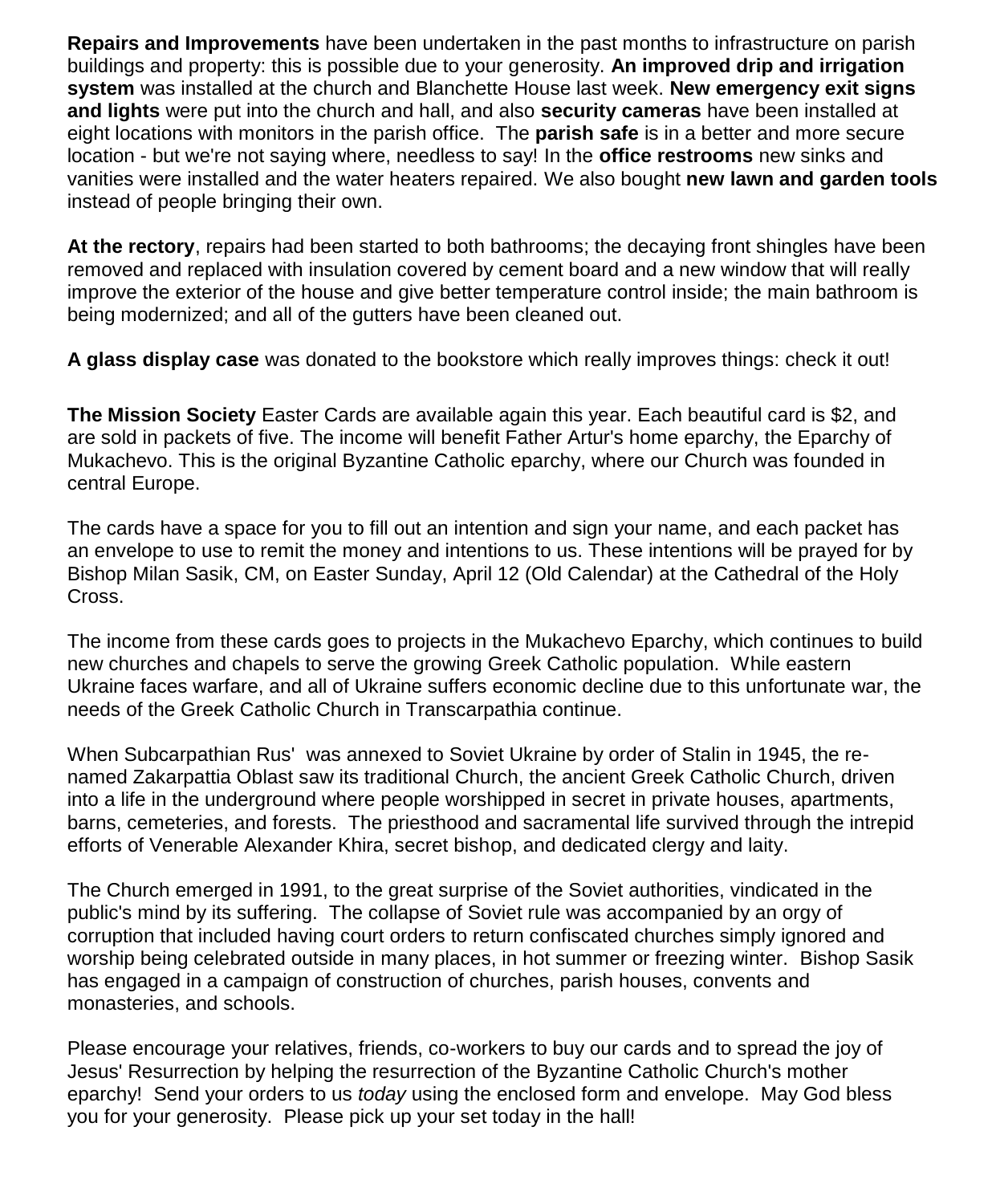# **We are restoring the traditional processions on Good Friday and Pascha**

**(Easter Sunday).** The ancient practice is to go around the church three times, in honor of the Holy Trinity. As Americans, we've been doing it only once! If you are not able to walk easily, just stay inside and wait for us to return.

**There are several approved** methods of Natural Family Planning that Catholics can utilize. Workshop is available for this in April:

The Creighton Model Fertility Care System™: St. Joseph FertilityCare Center in Albuquerque invites you to learn about the Creighton Model FertilityCare System for family planning. Services are also available in Sandia Park, Santa Fe, Los Alamos and Española. Introductory sessions are offered on the 2nd and 4th Thursday of every month from 7-9pm at Lourdes Hall (rooms 130 & 132) in Albuquerque and by appointment. Lourdes Hall is located behind St. Pius High School. For information and to register call St. Joseph Fertility Care Center at 505- 831-8222.

**Volunteers Needed** The Office of Pastoral Outreach provides the following ministries and needs volunteers to help in all ministries. Prison / Detention, Thresholds, Blessings of Age for Seniors, People Living with Disabilities, Veterans, Substance Abuse, Nursing Homes. The Pastoral Outreach Office is a liaison to St. Vincent de Paul. If you would like to volunteer for any of these ministries, please bring a letter of good standing from your Pastor, as well as a certificate of completion of the Archdiocese of Santa Fe Abuse Awareness Training for Adults to the Pastoral Outreach Office. For more information contact: Josephine, Secretary for Pastoral Outreach 505-831-8174 [jwar@archdiosf.org](mailto:jwar@archdiosf.org).

**Traditionally**, the family brings food to be blessed either on Holy Saturday night or Pascha morning in large baskets. The baskets are covered with embroidered linens **- if you do not have one, a few imported ones are in the store.** 

Handouts on how to make a traditional basket are available near the front door - basically, all the food must be cooked in advance and is eaten cold on Easter Sunday at the church or at home. Children's chocolate bunnies are most welcome to be placed in these baskets.

**Decorating of the church** takes place on Good Friday with the setting up of the tomb from 1:30 to 4:00 pm. On Holy Saturday, we will be changing the altar linens and decorating with Easter lilies and flowers from 1 to 3 pm. Please come and assist with the beautification of God's House for the greatest feast of the year!

**Attendance** is encouraged at all services of course, but most especially on Holy Wednesday, Thursday and Friday! You cannot appreciate the joy of Pascha by skipping church all of Holy Week.

**Congratulations to Daniel Fogg** who made his Profession of Faith on Friday night. He will be chrismated on Holy Saturday. He is the second convert to come into the Byzantine Catholic Church from CAFE.